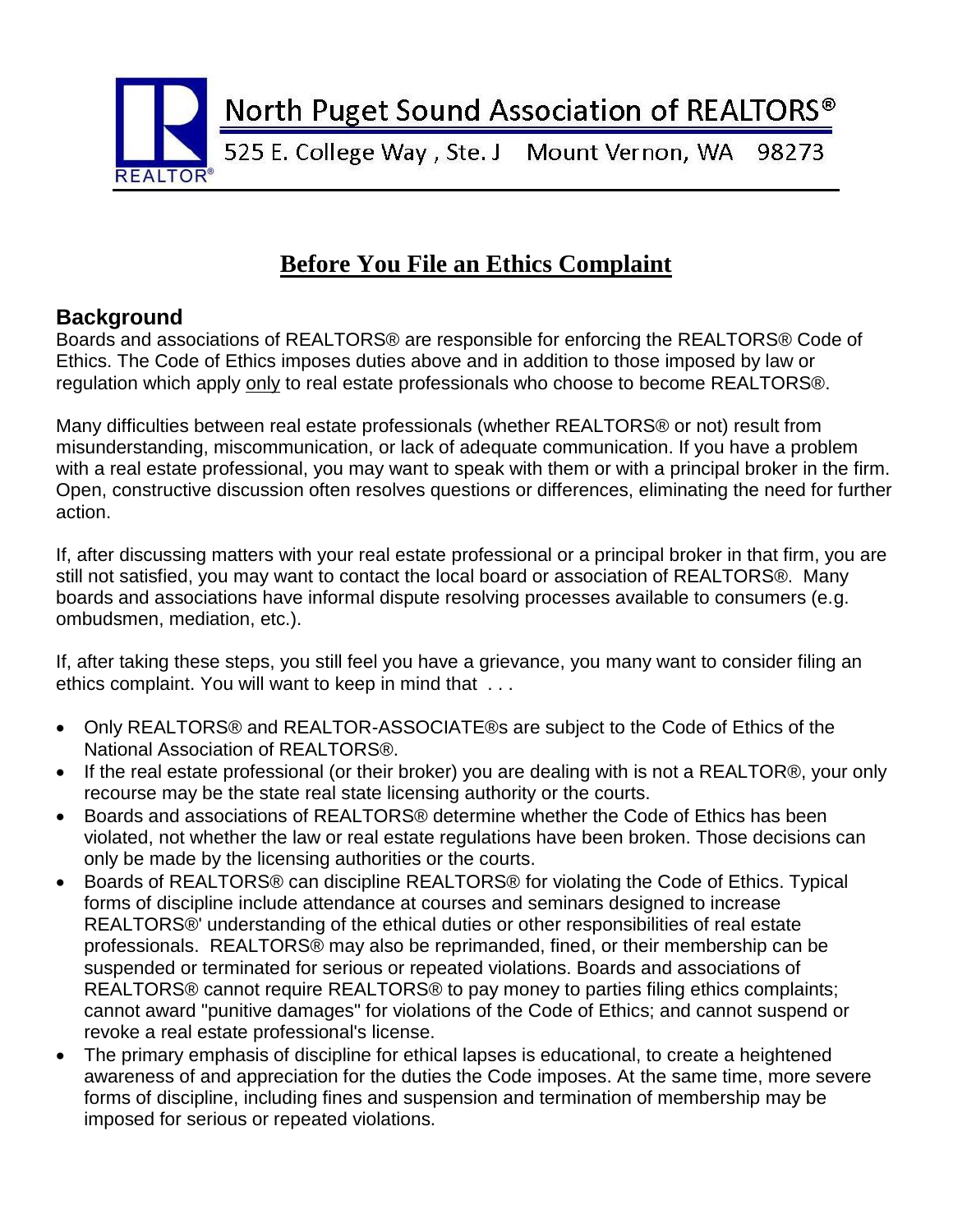### **Filing an ethics complaint**

The local board or association of REALTORS® can provide you with information on the procedures for filing an ethics complaint. Here are some general principles to keep in mind.

- Ethics complaints must be filed with the local board or association of REALTORS® within one hundred eighty (180) days from the time a complainant knew (or reasonably should have known) that potentially unethical conduct took place.
- The REALTORS® Code of Ethics consists of seventeen (17) Articles. The duties imposed by many of the Articles are explained and illustrated through accompanying Standards of Practice or case interpretations.
- Your complaint should include a narrative description of the circumstances that lead you to believe the Code of Ethics may have been violated.
- Your complaint must cite one or more of the Articles of the Code of Ethics which may have been violated. Hearing panels decide whether the Articles expressly cited in complaints were violated not whether Standards of Practice or case interpretations were violated.
- The local board or association of REALTORS®' Grievance Committee may provide technical assistance in preparing a complaint in proper form and with proper content.

## **Before the hearing**

- Your complaint will be reviewed by the local board or association's Grievance Committee. Their job is to review complaints to determine if the allegations made, if taken as true, might support a violation of the Article(s) cited in the complaint.
- If the Grievance Committee dismisses your complaint, it does not mean they don't believe you. Rather, it means that they do not feel that your allegations would support a hearing panel's conclusion that the Article(s) cited in your complaint had been violated. You may want to review your complaint to see if you cited an Article appropriate to your allegations.
- If the Grievance Committee forwards your complaint for hearing, that does not mean they have decided the Code of Ethics has been violated. Rather, it means they feel that if what you allege in your complaint is found to have occurred by the hearing panel, that panel may have reason to find that a violation of the Code of Ethics occurred.
- If your complaint is dismissed as not requiring a hearing, you can appeal that dismissal to the board of directors of the local board or association of REALTORS®.

#### **Preparing for the hearing**

- Familiarize yourself with the hearing procedures that will be followed. In particular you will want to know about challenging potential panel members, your right to counsel, calling witnesses, and the burdens and standards of proof that apply.
- Complainants have the ultimate responsibility ("burden") of proving that the Code of Ethics has been violated. The standard of proof that must be met is "clear, strong and convincing," defined as, ". . . that measure or degree of proof which will produce a firm belief or conviction as to the allegations sought to be established." Consistent with American jurisprudence, respondents are considered innocent unless proven to have violated the Code of Ethics.
- Be sure that your witnesses and counsel will be available on the day of the hearing. Continuances are a privilege - not a right.
- Be sure you have all the documents and other evidence you need to present your case.
- Organize your presentation in advance. Know what you are going to say and be prepared to demonstrate what happened **and how you believe the Code of Ethics was violated**.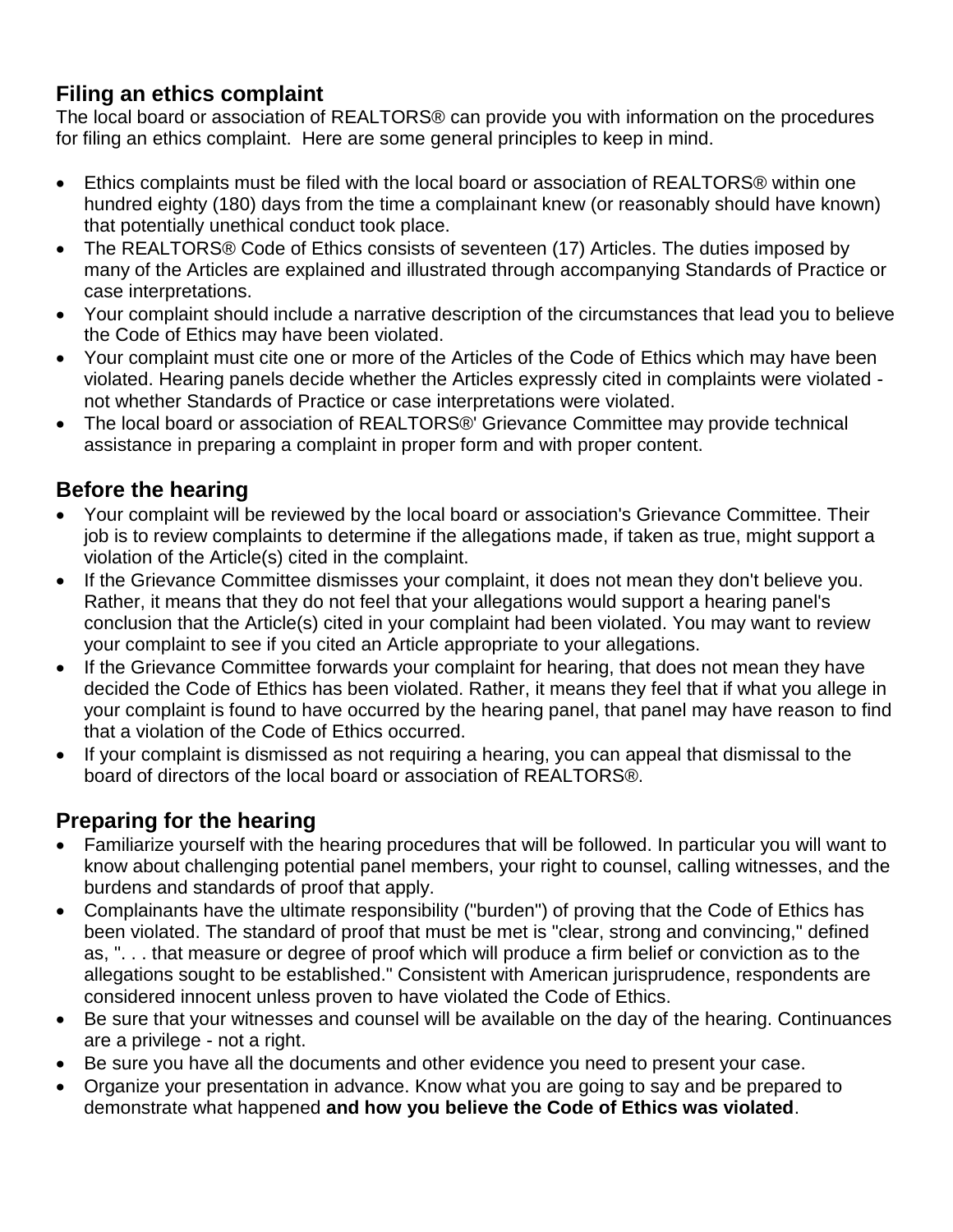## **At the hearing**

- Appreciate that panel members are unpaid volunteers giving their time as an act of public service. Their objective is to be fair, unbiased, and impartial; to determine, based on the evidence and testimony presented to them, what actually occurred; and then to determine whether the facts as they find them support a finding that the Article(s) charged have been violated.
- Hearing panels cannot conclude that an Article of the Code has been violated unless that Article(s) is specifically cited in the complaint.
- Keep your presentation concise, factual, and to the point. Your task is to demonstrate what happened (or what should have happened but didn't), and how the facts support a violation of the Article(s) charged in the complaint.
- Hearing panels base their decisions on the evidence and testimony presented during the hearing. If you have information relevant to the issue(s) under consideration, be sure to bring it up during your presentation.
- Recognize that different people can witness the same event and have differing recollections about what they saw. The fact that a respondent or their witness recalls things differently doesn't mean they aren't telling the truth as they recall events. It is up to the hearing panel, in the findings of fact that will be part of their decision, to determine what actually happened.
- The hearing panel will pay careful attention to what you say and how you say it. An implausible account doesn't become more believable through repetition or, through volume.
- You are involved in an adversarial process that is, to some degree, unavoidably confrontational. Many violations of the Code of Ethics result from misunderstanding or lack of awareness of ethical duties by otherwise well-meaning, responsible real estate professionals. An ethics complaint has potential to be viewed as an attack on a respondent's integrity and professionalism. For the enforcement process to function properly, it is imperative for all parties, witnesses, and panel members to maintain appropriate decorum.

#### **After the hearing**

- When you receive the hearing panel's decision, review it carefully.
- Findings of fact are the conclusions of impartial panel members based on their reasoned assessment of all of the evidence and testimony presented during the hearing. Findings of fact are not appealable.
- If you believe the hearing process was seriously flawed to the extent you were denied a full and fair hearing, there are appellate procedures that can be involved. The fact that a hearing panel found no violation is not appealable.
- Refer to the procedures used by the local board or association of REALTORS® for detailed information on the bases and time limits for appealing decisions or requesting a rehearing. Rehearings are generally granted only when newly discovered evidence comes to light (a) which could not reasonably have been discovered and produced at the original hearing and (b) which might have had a bearing on the hearing panel's decision. Appeals brought by ethics respondents must be based on (a) a perceived misapplication or misinterpretation of one or more Articles of the Code of Ethics, (b) a procedural deficiency or failure of due process, or (c) the nature or gravity of the discipline proposed by the hearing panel. Appeals brought by ethics complainants are limited to procedural deficiencies or failures of due process that may have prevented a full and fair hearing.